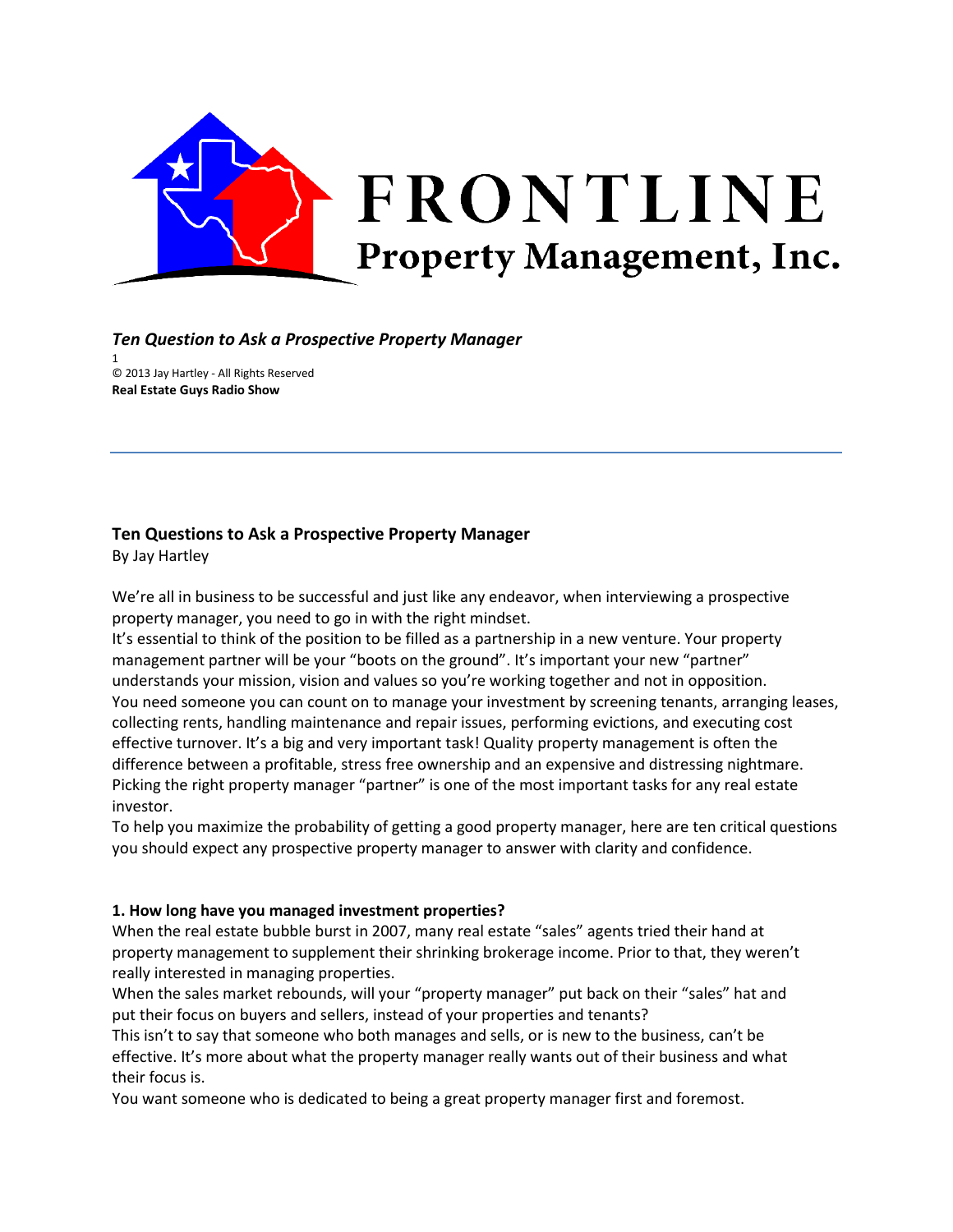**Ten Question to Ask a Prospective Property Manager** 2 **© 2013 Jay Hartley** ‐ **All Rights Reserved Real Estate Guys Radio Show**

#### **2. Are you a licensed real estate agent, and what professional organizations are you a member of?**

Not all states require property managers to be a licensed real estate agent. However, it's strongly recommended that you pick a property manager that is subject to a governmental agency. Along with the license will come continuing education requirements, a higher level of accountability, and a powerful third party you can turn to (without going to court) in case of an unresolvable problem. Similarly, large trade associations such as the National Association of Residential Property Managers (NARPM), though non‐governmental, provide helpful educational resources for managers and owners alike, as well as another level of professional accountability.

Lastly, anyone serious about their given profession usually supports and is involved in the industry through trade organizations. It's one more proof that your prospective property manager is professional and serious about being a property manager.

#### **3. How many properties do you currently manage?**

Many managers work as part of a team complete with assistant managers, leasing agents, maintenance coordinators and administrative assistants, while some are "mom and pop" or "one man band" operations. There are pros and cons to both, and you'll have to decide what you're most comfortable with.

Big shops have higher overhead. But they also have economies of scale and redundant systems. Single person operators have lower overhead but might also mean single point failure. Be sure to ask the smaller shop what their back-up plans are in case of illness, vacation, or emergency. A manager or management company with a larger portfolio will have more responsibility. Do they have capacity to look after your property? What's their plan to handle growth without diminishing service?

Of course, a company with a larger portfolio also has more experience and larger network. Many prospective tenants come through "sign calls", and the more signs a company has in the market means more leads for prospective tenants that might be a match for your property.

Lastly, unless the company is brand new, a larger portfolio is evidence of success. It's an implied vote of confidence when other investors have entrusted their assets to this particular manager's care.

The main point is to understand the prospective manager's experience, reputation and support systems. Even a single person operator should have backup plan in place, so in all cases you're not hiring a person, but a TEAM.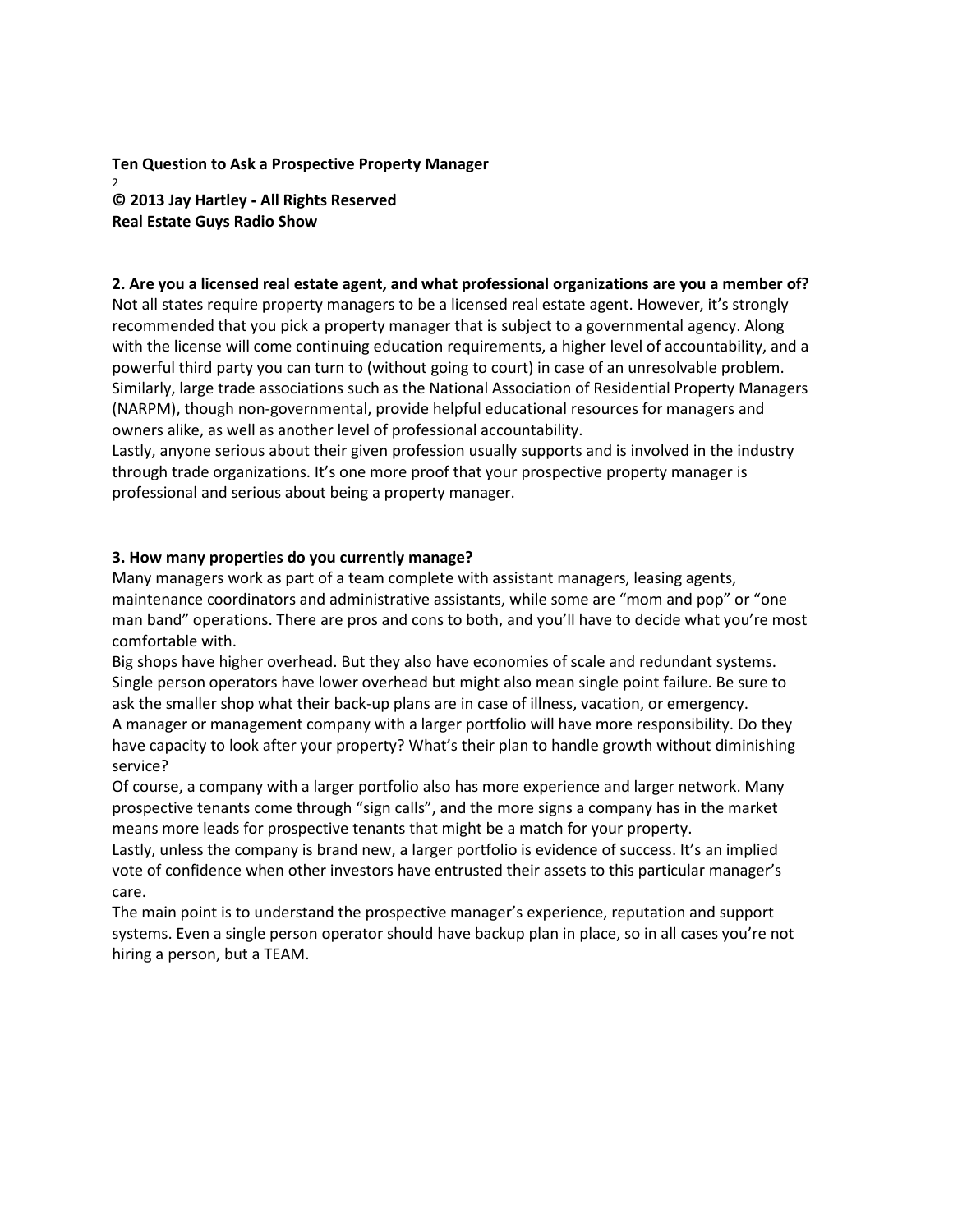## *Ten Question to Ask a Prospective Property Manager*

3 © 2013 Jay Hartley ‐ All Rights Reserved **Real Estate Guys Radio Show**

#### **4. Are you familiar with the area in which I am investing?**

Ideally, you want to contact one or more prospective property managers in a specific market. Property managers will know the preferred areas and the areas to avoid. While a real estate agent or other market expert can provide valuable insight about a market, it can be safely argued that property managers are the best sources of information about rental desirability. They take calls, show properties and handle problems at the street level on a daily basis.

For this reason, when purchasing a property through a real estate agent to developer for rental purposes, it's wise to engage you property manager as early in the process as possible. But be forewarned. Sometimes there's a little friction among the team when a commission is at stake and the property manager is less than thrilled about the property, location or projected rents. In addition to asking about what the market is like today, ask for insight into where it's been and where it's headed. Are rents, demand, tenant quality or neighborhood issues improving or deteriorating? Is supply of available properties increasing or decreasing? Sometimes a short term spike in rental price and demand is due to short term supply problem. When you're investing for the long term, you want to be aware of this. You can bet the seller is, and maybe there's a reason they're getting out.

Another very important reason to know what areas your prospective property manager is active in has to do with attention to the property. If the property manager and maintenance staff are in the area often, it's more likely and often less expensive when your property or tenant needs service.

#### **5. What is your marketing strategy to locate prospective tenants?**

In some areas or market cycles, simply putting a "For Lease" sign in the yard is all it takes to light up the phone lines with inquiries. In other areas or in a soft market, it takes a much more extensive marketing effort to find an adequate pool of prospective tenants. Obviously, the more prospects competing for your property, the more likely you are to get your requested rent and a good quality tenant. You don't want low price to be your only marketing mechanism ‐ and even a low price won't attract a tenant if they don't know about it.

Some of the common methods are Multiple Listing Service (MLS), internet advertising (which websites?), Craig's List, newspaper ads, and signs. Listen for unique and clever ideas that might show one property manager's marketing know‐how to be above the others.

Remember that vacancy, turnover, bad debt and damaged property caused by low quality tenants are the bane of every property owner. Good marketing mitigates much of those risks.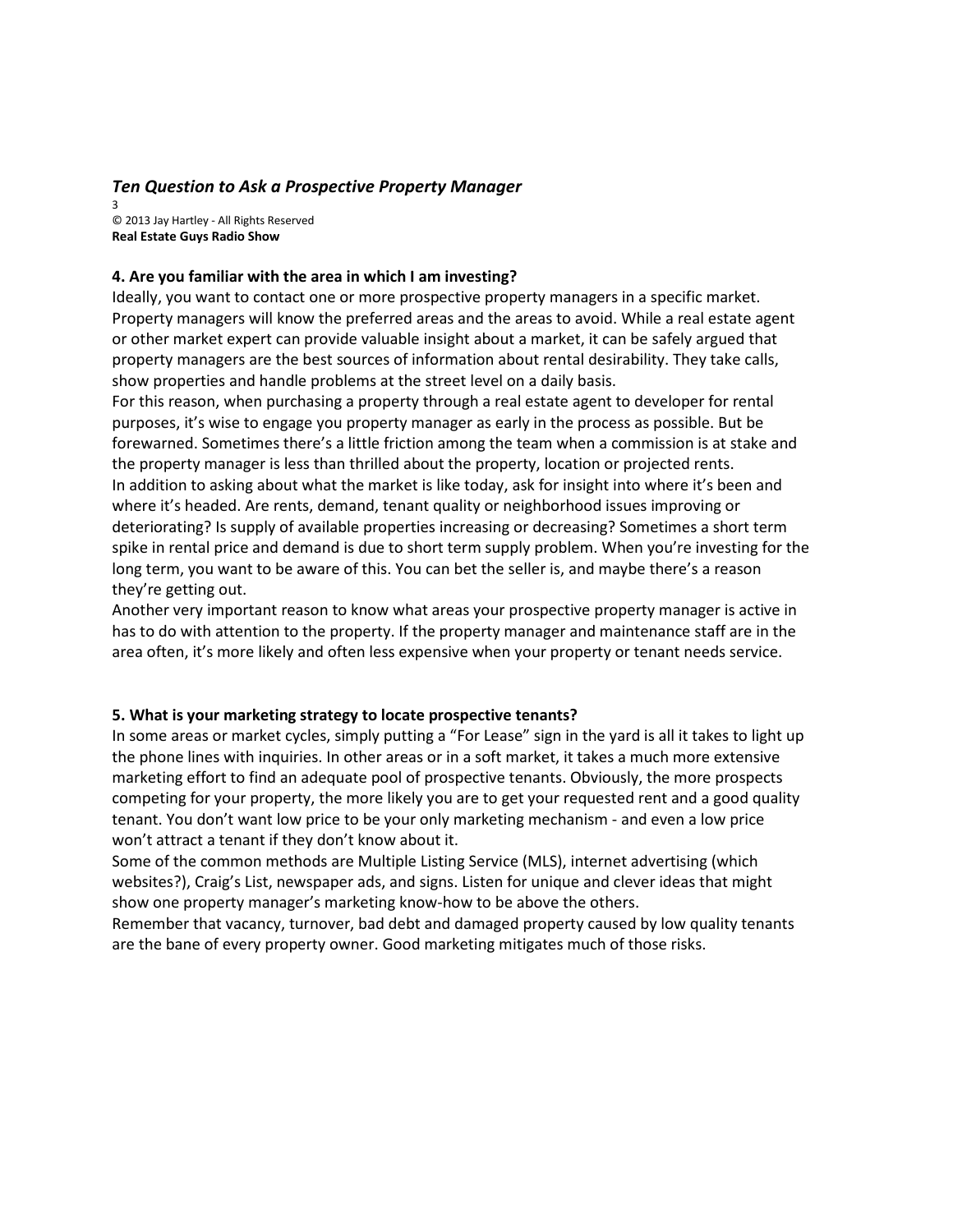# *Ten Question to Ask a Prospective Property Manager*

4 © 2013 Jay Hartley ‐ All Rights Reserved **Real Estate Guys Radio Show**

## **6. How do you qualify prospective applicants/tenants?**

Great marketing will bring in lots of applications. Now it's important to understand the process your property manager will use to find the best qualified tenant. Keep in mind that in some states the property manager has the freedom to pick the best tenant, while in others the property manager must take the first applicant that meets the criteria. This makes having a well thought out criteria very important. As the owner, you certainly have the right and responsibility to set compliant application screening

guidelines. However, you should expect your property manager to be knowledgeable about the limitations of the law and the marketplace, and to provide their wisdom to your situation. Most importantly, your prospective manager should express an understanding and commitment to the value of well qualified tenants. This should go without saying, but just as there are certain owners who will compromise to get a property leased, so are there property managers who do the same.

All property managers should require a written application. What process does the property manager use to verify the representations of the applicant? Are background checks standard or optional? How are they performed?

Assuming the facts on the application are confirmed, what's most important? Amount of income, length of employment, credit score, clean background, references, rental history?

All of these important, but no perfect people will likely show up to rent your place. And unless you want to be involved in every tenant selection decision, you're relying upon the good judgment and diligence of your property manager. Make sure you are comfortable with their philosophy and practices when it comes to tenant screening. This one can make you or break you.

## **7. How do you handle maintenance issues?**

Maintenance is another very important topic to discuss with your prospective property manager. Some agencies may have an in house maintenance man or department, or they may rely on outside vendors to perform necessary repairs. There is no one‐size‐fits‐all answer here, but it's important you understand and feel comfortable with how maintenance issues will be handled.

You certainly do NOT want someone working on your property that is not qualified or insured. If your prospective property manager doesn't discuss maintenance staff qualifications and insurance, be sure to ask.

Some trades, such as HVAC (heating, ventilation, air conditioning), plumbing and electrical, are required to have a state license. On the other hand, many minor issues that arise may only require a general handyman.

Either way, it's important that the person assigned to work on your property is well qualified and covered by liability insurance in case something goes wrong resulting in harm to a person or property. You should also discuss the methods of price comparisons used to ensure the vendor is charging a fair rate for the products and services involved. Maintenance is an area where many absentee owners are vulnerable to being over‐charged.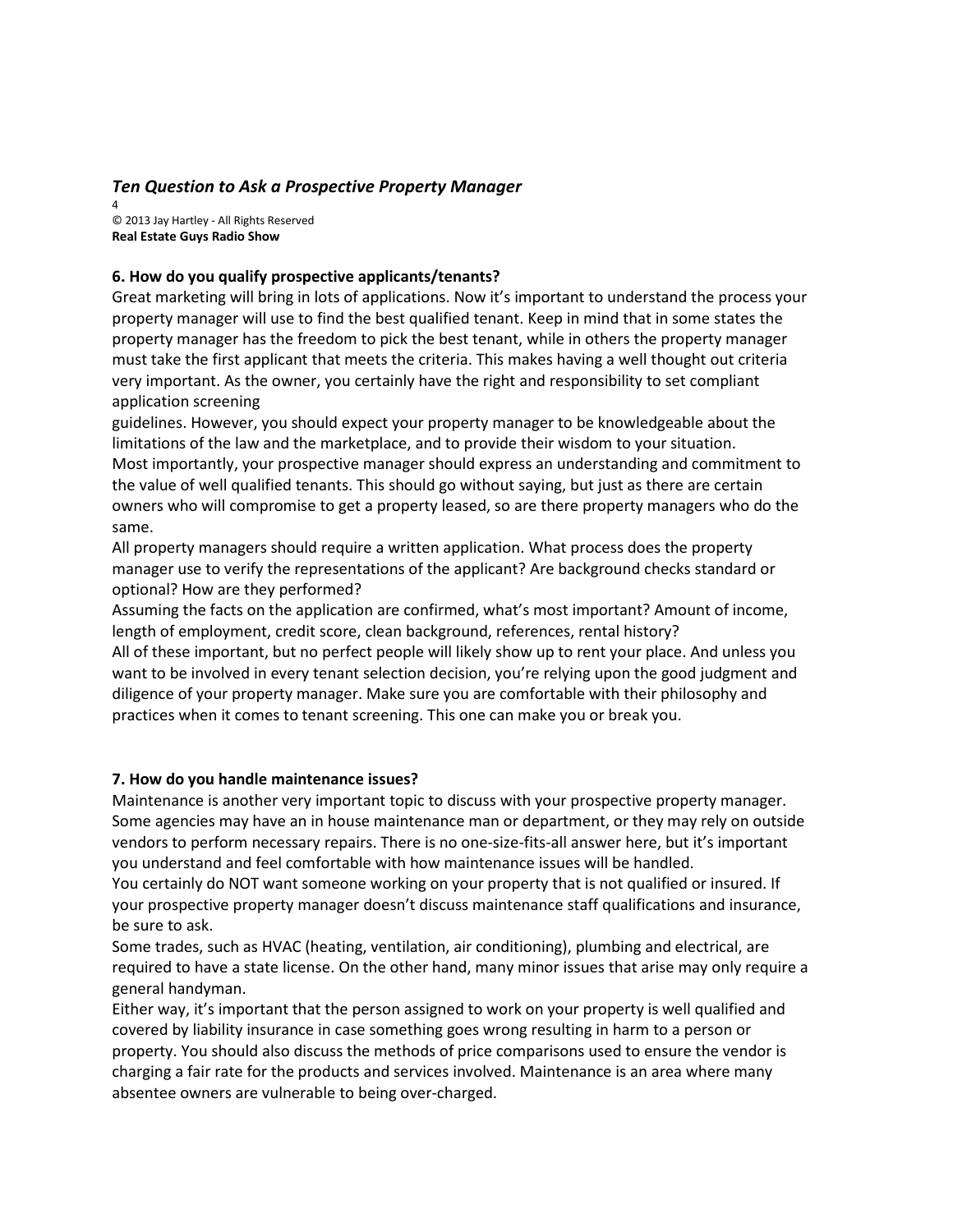If the agency provides a lot of work to a particular vendor, does that vendor discount their rates? Is that passed along to you? How often does the property manager compare rates to other vendors in the same line of work?

# *Ten Question to Ask a Prospective Property Manager*

5 © 2013 Jay Hartley ‐ All Rights Reserved **Real Estate Guys Radio Show**

A well‐qualified property manager will have a clear and reasonable strategy for keeping your property well-maintained without undue expense, whether it's handled in-house, outsourced, or some combination of both.

# **8. Do you personally own investment property?**

This question catches a lot of managers by surprise, but it's very important. Does your prospective "partner" understand what it's like to be you? Do they believe in their product or service enough to invest their own money into it? Are they as attentive to the challenges and opportunities of investing as you are?

For example, a property manager who doesn't invest will be paying attention to tenant/landlord laws, rental trends, fluctuations in supply and demand for properties and tenants, increases in maintenance labor and materials, and other items of interest to the responsibility of effectively managing the property.

But is he paying the same level of attention to changes in property taxes, mortgage rates and programs, insurance costs, and other such items which are less about managing the property and more about managing debt, equity, risk and cost factors outside of the normal purview of a property manager?

In other words, are you able to add his investor intelligence to yours so that you're a smarter investor? All things being equal, it makes sense to have someone who adds more to the relationship (and has more in common with you) than just the management of the property.

## **9. What is your fee structure?**

If there's anything to have an honest conversation about, it's this. And this is one topic you want to address properly.

You need to know ALL the ways your prospective manager expects to earn money. This will tell you what they are most likely to pay attention to. It may also raise some questions of conflict of interest, such as when a profit is earned on the mark‐up of products or services related to maintenance. Such an arrangement can actually motivate the manager to increase maintenance costs, especially if it's assumed you aren't paying attention to it.

Understanding the total compensation model for each prospective manager helps you make a fairer comparison.

Some agencies charge a simple, all-inclusive fee, which might be a flat rate or a percentage of rents. Many will offer a "menu‐style" fee schedule, where various tasks are charged a la carte. For example, there may be a fee based on a percentage of actual rents collected, plus a flat rate leasing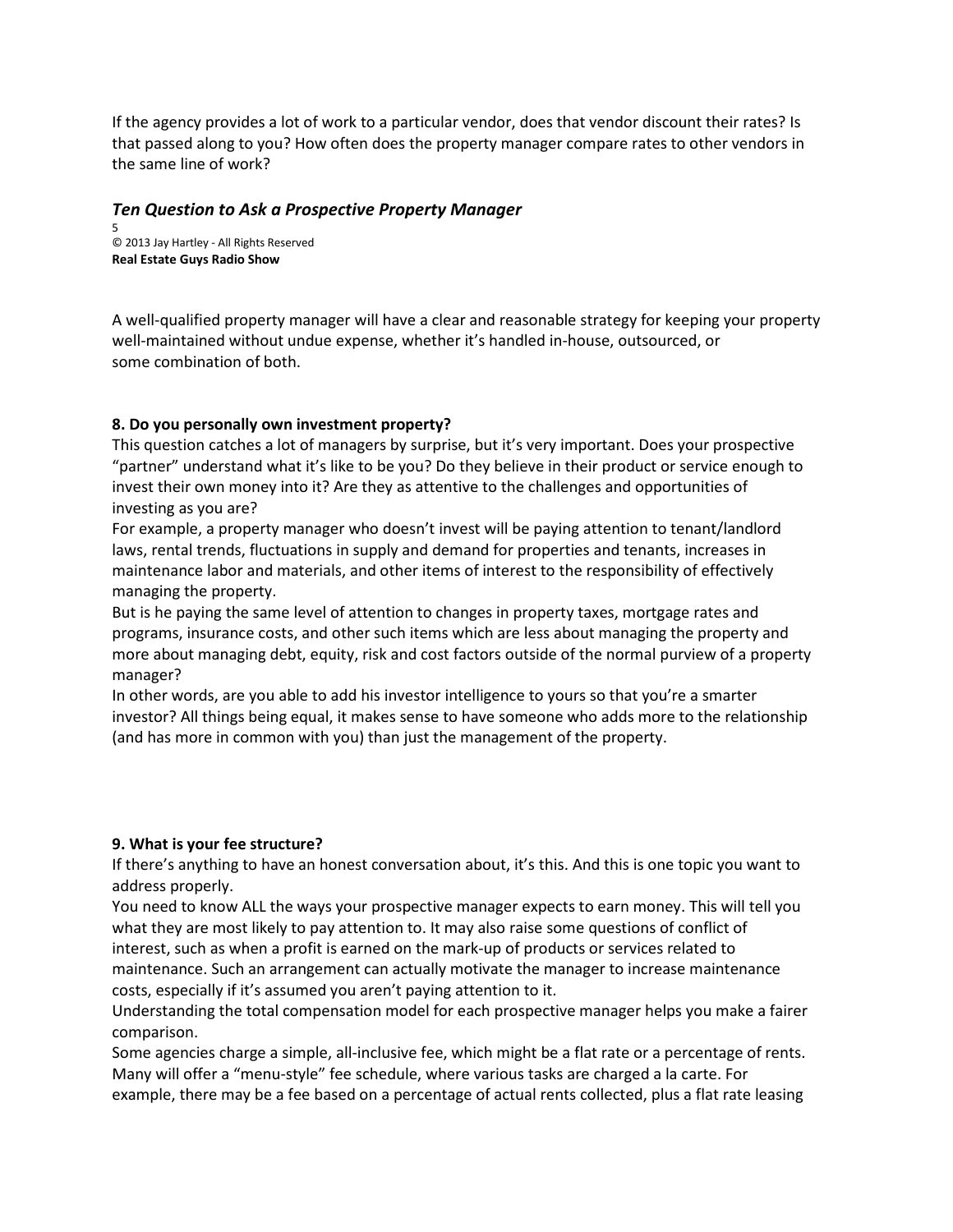fee, coordination fees for the arranging of maintenance, etc.

Whether simply or complex, what's important is that you understand exactly how they expect to earn their money and why they've set up their fee structure the way they have.

A word of caution: If you are projecting that the most important criteria for picking a property manager is low cost, you are setting yourself up for a somewhat adversarial relationship.

# *Ten Question to Ask a Prospective Property Manager*

6 © 2013 Jay Hartley ‐ All Rights Reserved **Real Estate Guys Radio Show**

No business person goes in business to work cheap. They want to make money just like you do. It's wise for you to be supportive of that goal, just as you wish for your property managers to be supportive of your goal to make money.

A well designed fee structure will accomplish this because it aligns their interests with yours. In other words, when the property manager successfully makes you money operating the property, they should be rewarded.

Of course, owning and managing a property comes with headaches and surprises. A fee structure should address things like property inspections, evictions, and bookkeeping. Make sure you understand all of the fees and services.

One final, but very important comment about fees: they will vary from market to market. In fact, in some cases fees will vary from neighborhood to neighborhood. It's not uncommon for managers in a tougher neighborhood or product type to charge more than managers in nicer areas. It's good to compare, but make sure you're comparing fairly.

## **10. What do you need from me for US to be successful?**

This is the million dollar question. It tells the prospective manager that you view the relationship as a partnership, and that their success is important to you.

It also allows the prospective manager to educate you about which product types, neighborhoods, price points, rental policies and procedures are most likely to succeed in a market they arguably know much better than you.

A successful partnership will grow exponentially if you are in sync with your manager.

## **Closing Thoughts…**

While anyone can say anything just to get hired, you can often mitigate the risk of making a bad hire by establishing an honest and clear dialog about expectations on BOTH sides of the interview. Just as you expect your property manager to be forthcoming, you also should be honest about what you expect and what you will not accept. In other words, give the relationship a fair opportunity to succeed by setting a foundation of honest communication from the very first interview.

Best wishes for a prosperous property management experience!